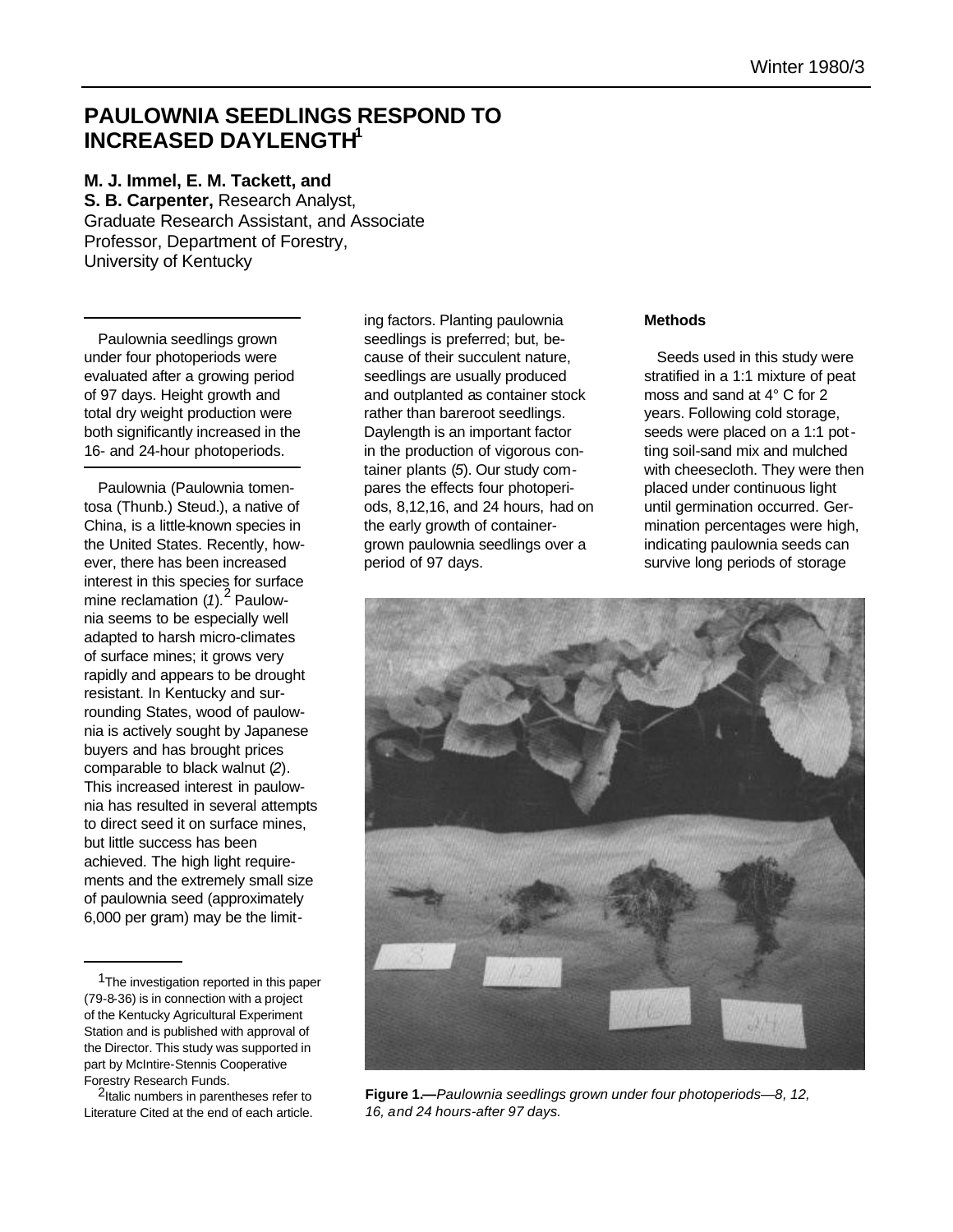with little loss of viability (*3*). Thirty days after germination, 3- to 4-centimeter seedlings were transplanted into 8-quart plastic pots filled with an equal mixture of potting soil, sand, and peat moss. Seventy-five seedlings were randomly assigned to each of the four treatments. Treatments were four photoperiods-8, 12, 16, and 24 hours—replicated three times in 12 light chambers. Each chamber was 1.2- by 1.2-meters in size with an artificial light source 71 centimeters above the chamber floor. The light source consisted of eight fluorescent lights: four 40-watt plant growth lamps alternated with four 40 watt cool white lamps. Light intensity averaged 550 footcandies (13401 einsteins/m2/sec) at the top of each pot and temperature averaged 23° C (±2° C). Seedlings were kept watered and were fertilized after trans planting with a 6-gram 14-4-6 agriform container tablet. Beginning 1 month after transplanting, two seedlings were randomly selected and harvested from each chamber for a total of 24 trees. Height, root collar diameter, length of longest root, and ovendry weight (at 65° C) were determined for each seedling. Harvests continued every week for 5 additional weeks.

#### **Results and Discussion**

Results indicate that early growth of paulownia is influ-

enced by photoperiod (table 1). Increasing the photoperiod from 8 to either 16 or 24 hours increased height growth by 100 percent. Height growth in the 12 hour treatment also increased, but did not differ significantly from the 8-hour treatment. Heights under photoperiods of 8, 12, 16, and 24 hours were 13.1,17.8, 27.3, and 29.2 centimeters, respectively. Previous studies have also shown that photoperiod affects the growth of paulownia seedlings (*4, 6*). Sanderson (*6*) found that paulownia seedlings grown under continuous light averaged 27.2 centimeters in height after 101 days compared with 29.2 centimeters for our 24-hour seedlings. Other corresponding photoperiods were equally comparable. Downs and Borthwick (*4*) also concluded that height growth of paulownia was affected by extending the photoperiod.

The greatest treatment differences were shown in total dry weight production (table 1). The mean weight of 1.65 grams for seedlings in the 8-hour treatment was significantly less than that of any of the other photoperiods. The 16- and 24-hour treatments did not differ significantly, and more than doubled the average weight for seedlings in the 12 hour treatment.

Root-to-shoot ratio (R/S) indicates the relative proportion of growth allocated to roots versus shoots for the seedlings in each photoperiod. In this study, shoots were developing at nearly three times the rate of the roots for seedlings in the 12-,16-, and 24 hour photoperiods. The 0.18 R/S ratio for seedlings in the 8-hour

**Table 1.—***Height, diameter, root length, total dry weight, and R/S ratio for paulownia seedlings grown under four photoperiods after 97 days*1

| Photoperiod<br>(hrs.) | Height<br>(cm)    | Diameter<br>(cm) | Root length<br>(cm) | Total dry weight<br>(gm) | R/S<br>ratio |
|-----------------------|-------------------|------------------|---------------------|--------------------------|--------------|
| 8                     | 13.1 <sup>2</sup> | 0.48             | 16.0                | 1.66c                    | $0.18^{3}$   |
| 12                    | 17.8b             | 0.67             | 34.7                | 7.27b                    | 0.32         |
| 16                    | 27.3a             | 0.93             | 31.1                | 16.92a                   | 0.39         |
| 24                    | 29.2a             | 0.90             | 43.9                | 18.66a                   | 0.33         |
|                       |                   |                  |                     |                          |              |

 $1_{n=6}$ .

<sup>2</sup>Means followed by different letters in the same column are significantly different at the 0.05 level of probability by analysis of variance and Duncan's Multiple Range Test. Means without letters are not significantly different.

 $3R/S$  ratio based on ovendry weight of roots over ovendry weight of stem and leaves.